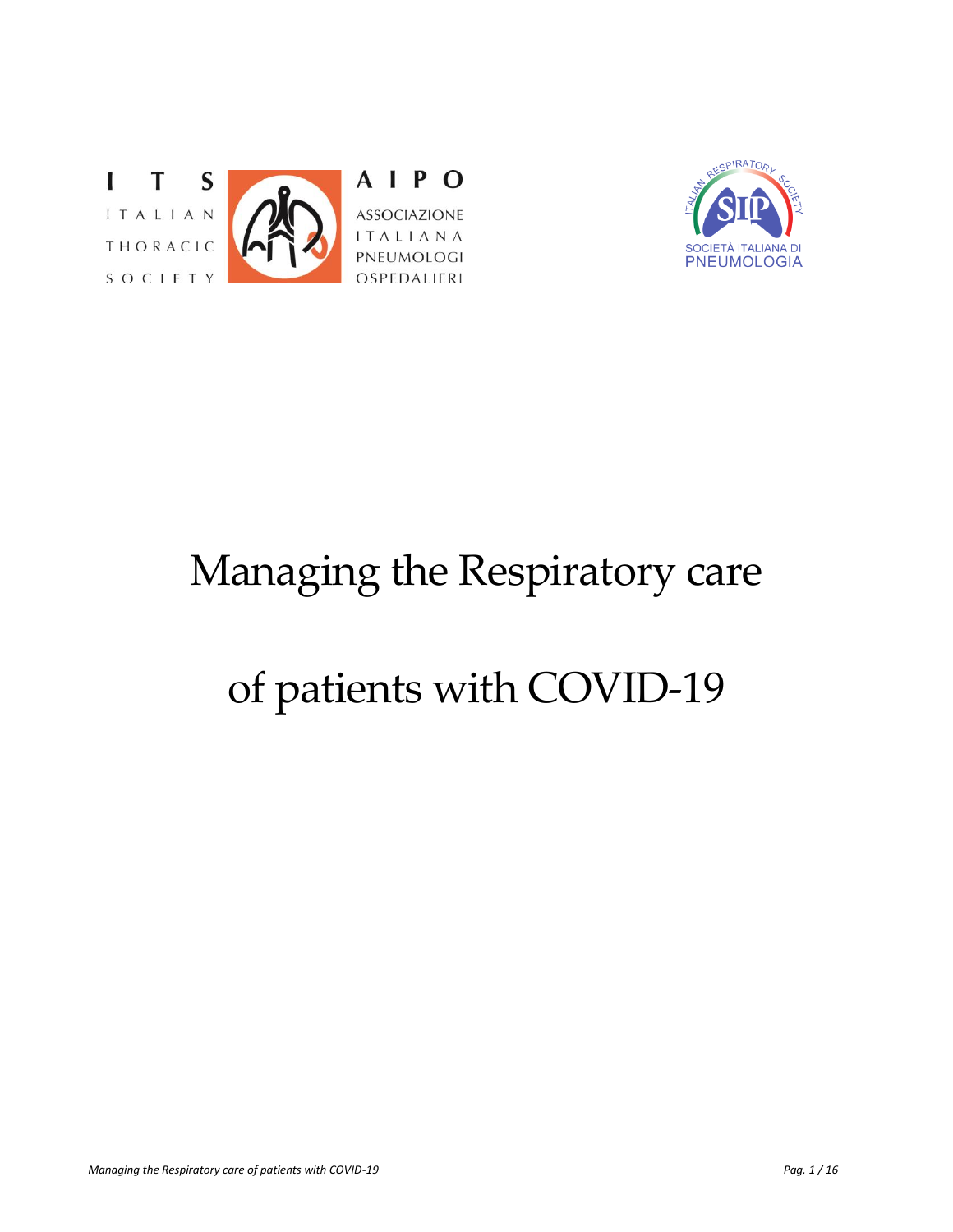# Summary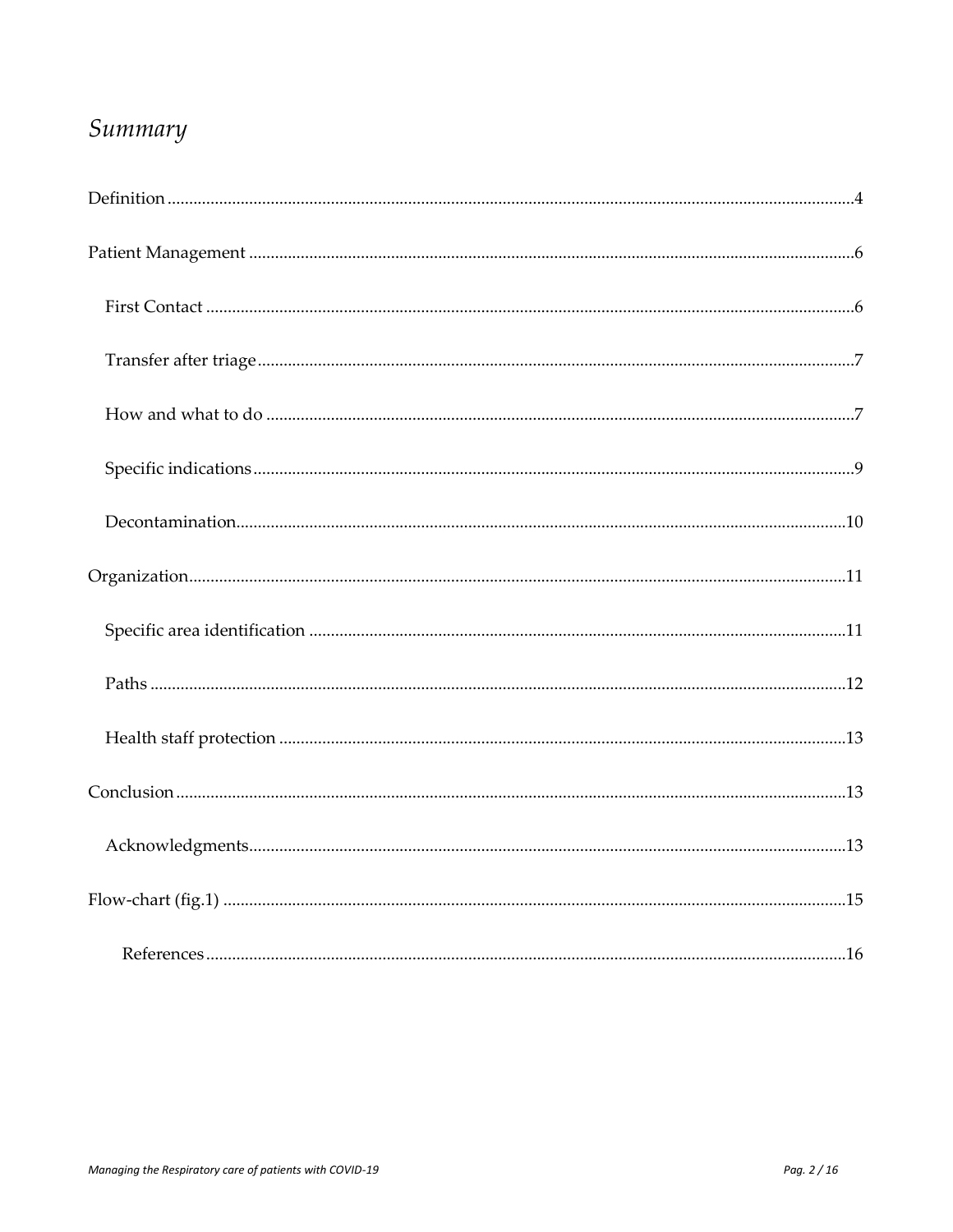#### *Edited by*

Harari Sergio Alfonso (Milano) Vitacca Michele (Brescia) Blasi Francesco (Milano) Centanni Stefano (Milano) Santus Pier Achille (Milano) Tarsia Paolo (Milano)

#### *Reference and Traduction:*

**VitaccaMichele**

Istituti Clinici Scientifici Maugeri IRCCS Respiratory Rehabilitation Department Via S. Maugeri, 4 27100 Pavia [michele.vitacca@icsmaugeri.it](mailto:michele.vitacca@icsmaugeri.it)

#### *Collaborators*

Banfi Paolo Innocente (Milano) Bini Francesco (Garbagnate Mil.se, MI) Casali Walter (Vimecate) Cassandro Roberto (Milano) Ceriana Piero (Pavia) Marruchella Almerico (Monza) Messinesi Grazia (Monza) Novelli Luca (Bergamo) Oggionni Tiberio (Pavia) Riario Sforza Gian Galeazzo (Sesto S. Giovanni, MI) Scarduelli Cleante (Mantova) Scartabellati Alessandro (Crema)

*Layout e Publishing* AIPO Ricerche Ed. - Milano *[edizioni@aiporicerche.it](mailto:edizioni@aiporicerche.it)*

*Endorsed by the Italian Thoracic Society (AIPO – ITS) and Italian Respirarory Society (SIP/IRS)* Version - March 08, 2020

This document is available at [http://www.aiponet.it](http://www.aiponet.it/) and [http://www.siprirs.it.](http://www.siprirs.it/)

You may print all copy of this document at no charge.

Copyright © 2020 by the AIPO – ITS and SIP/IRS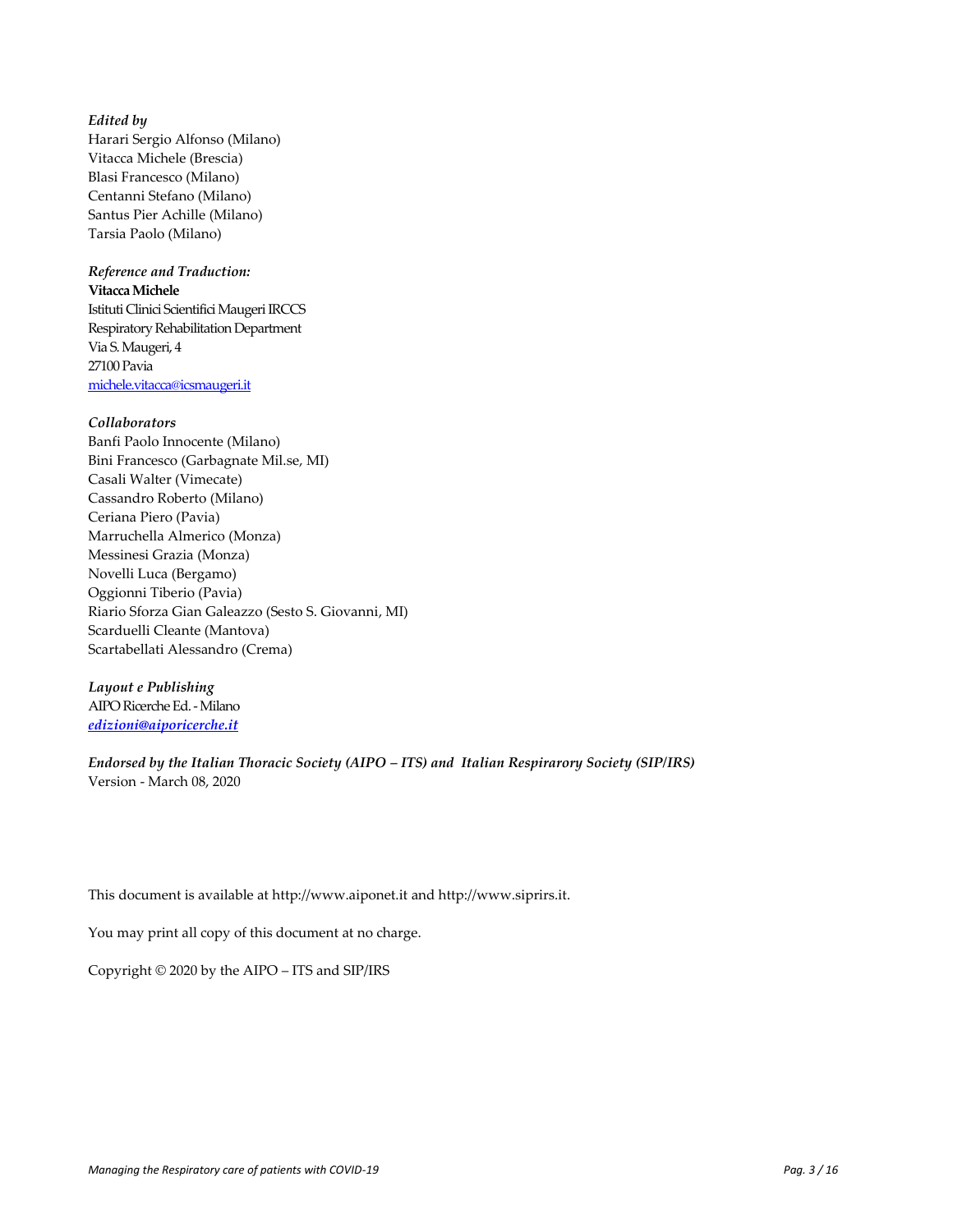### <span id="page-3-0"></span>Definition

The new coronavirus SARS-CoV-2 has been identified as the virus causing the pandemic of respiratory infections known as COVID-19 that appeared for the first time towards the end of 2019 in Wuhan (China), one of China's six megacities with a population of 14 million. Coronaviruses are non-segmented capsulated RNA viruses that belong to the *Coronaviridae* family and to the order of *Nidovirales*. Coronaviruses are widespread among humans and other mammals. Molecular biology studies have shown that the COVID-2019 virus uses the same receptor as the earlier SARS-CoV to enter cells, a receptor that is most expressed on airway epithelial cells.

COVID-2019 appears to be the seventh coronavirus capable of infecting humans. The new COVID-19 virus seems to replicate faster in human airway epithelial cells than did the SARS and MERS viruses, so explaining its greater infectivity. But the anatomo-pathological findings of COVID-2019 closely resemble those of SARS and MERS. The target of the virus is thought to be the epithelial cells of the lower respiratory tract. Histological examination of infected lung tissue shows diffuse alveolar damage with cellular exudate. Signs of pneumocyte desquamation, pulmonary edema and hyaline membrane formation are present, as in cases of acute respiratory distress syndrome (ARDS). Interstitial inflammatory infiltrates, predominantly lymphocytic, are visible. Multinuclear syncytial cells with cytopathic effects caused by the virus are visible within the alveoli.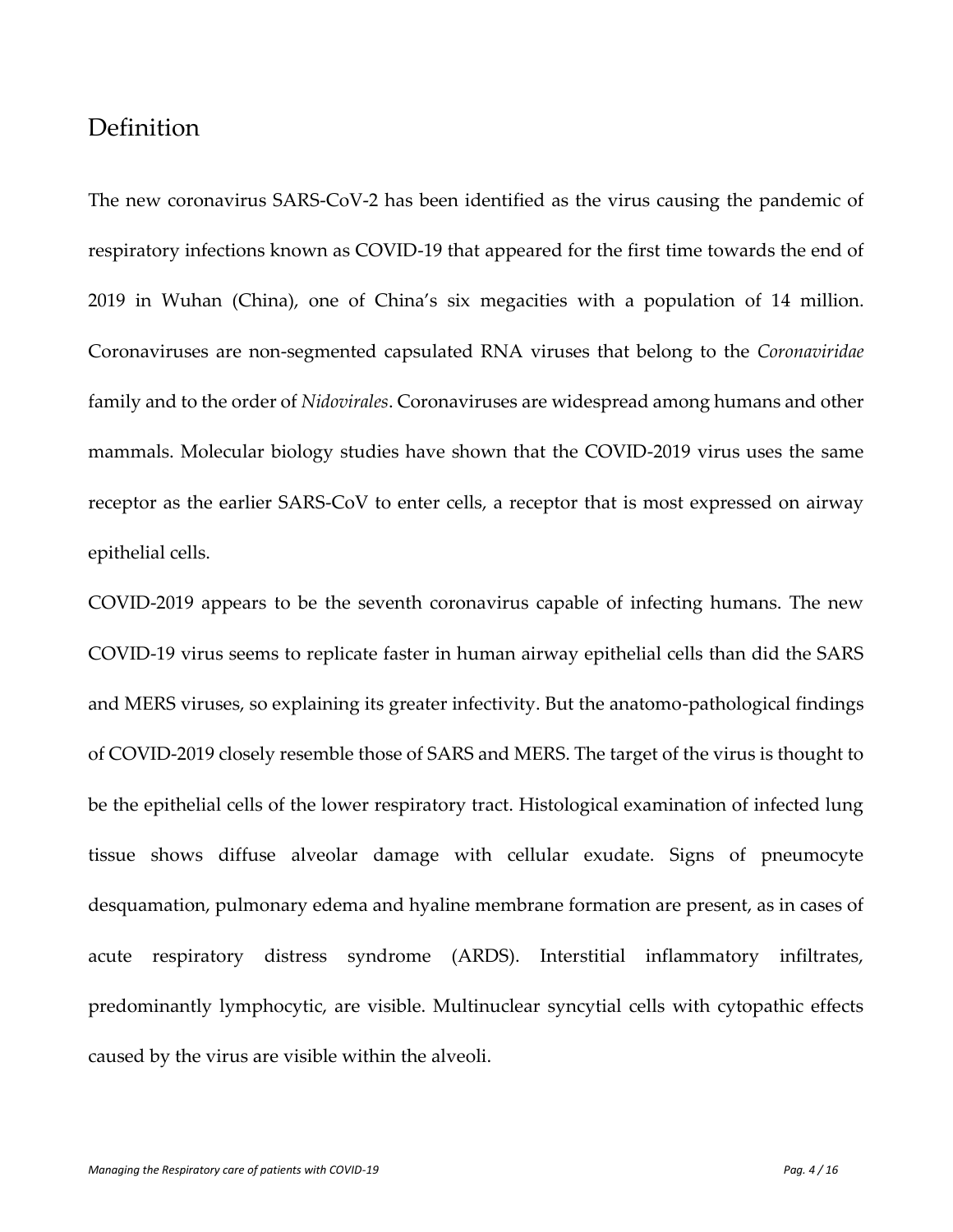The COVID-2019 infection is an acute infection with spontaneous resolution although, in some cases, it can be fatal. The clinical presentation can vary from mild respiratory symptoms to severe pneumonia with poor prognosis. A severe clinical picture at disease onset can lead to death from massive diffuse alveolar damage resulting in end-stage respiratory failure.

The most frequent symptoms are fever, cough, myalgia or asthenia and dyspnea, which can appear between 2 and 14 days after exposure. Less common symptoms are sputum production, headache, hemoptysis and diarrhea. Few people have upper respiratory tract symptoms such as rhinorrhea, nasal congestion or sore throat. From a radiological point of view, COVID-2019 pneumonia shows a bilateral involvement. In more severe patients, the radiological picture often consists of lobar and sub-segmental consolidations. In less severe patients, who do not need intensive care, computerized tomography (CT) chest scan shows bilateral ground-glass opacities and areas of sub-segmental consolidation. During the course of evolution of the disease, the images show greater ground-glass opacity, while the consolidations are resolved. There is still no specific antiviral treatment for COVID-2019 infection, but only supportive therapies for affected patients, especially in more severe cases.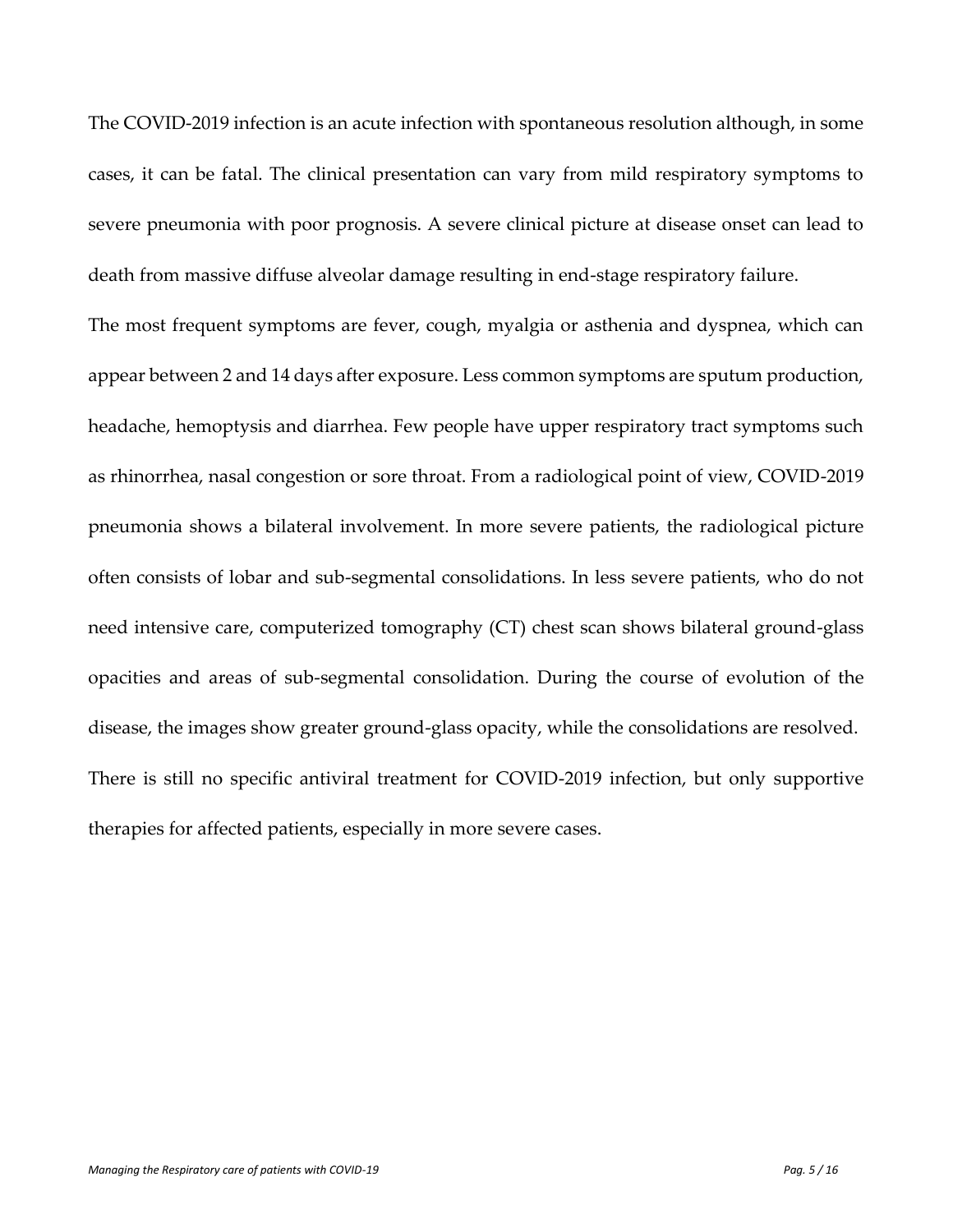## <span id="page-5-0"></span>Patient Management

#### <span id="page-5-1"></span>First Contact

- $\checkmark$  Ensure maximum protection for the healthcare operators involved
- $\checkmark$  Work at a distance of at least one meter (better still, 2 meters) from the suspected or positive patient
- $\checkmark$  Assess patients (Triage) to collect epidemiological-clinical information about: area where patient is coming from (red zone or cluster zone, exposure to a person known to be positive to SARS-CoV-2, presence of cough persisting for more than 48-72 hours and dyspnea, SaO2<93% breathing air)
- $\checkmark$  Exercise maximum caution regarding the isolation of suspected patients
- $\checkmark$  If the triage is positive, isolate the person, carry out pharyngeal swab, chest X-ray or CT scan according to availability, symptoms and local algorithm for patient care
- $\checkmark$  Triage patients according to 4 categories: a) green (SaO22>94%, RR<20 breaths/min); b) yellow (SaO2<94%, RR>20 but responds to oxygen 10-15 l/min); c) orange (SaO2<94%, RR>20 but poor response to oxygen 10-15 l/min and needing continuous positive airway pressure [CPAP]/noninvasive ventilation [NIV] with very high FiO2); d) red (SaO2<94%, RR>20 but poor response to oxygen 10-15 l/min, CPAP/NIV with very high FiO<sub>2</sub> or presenting respiratory distress with  $PaO<sub>2</sub>/FiO<sub>2</sub><$  and needing endotracheal intubation [EI] and intensive care).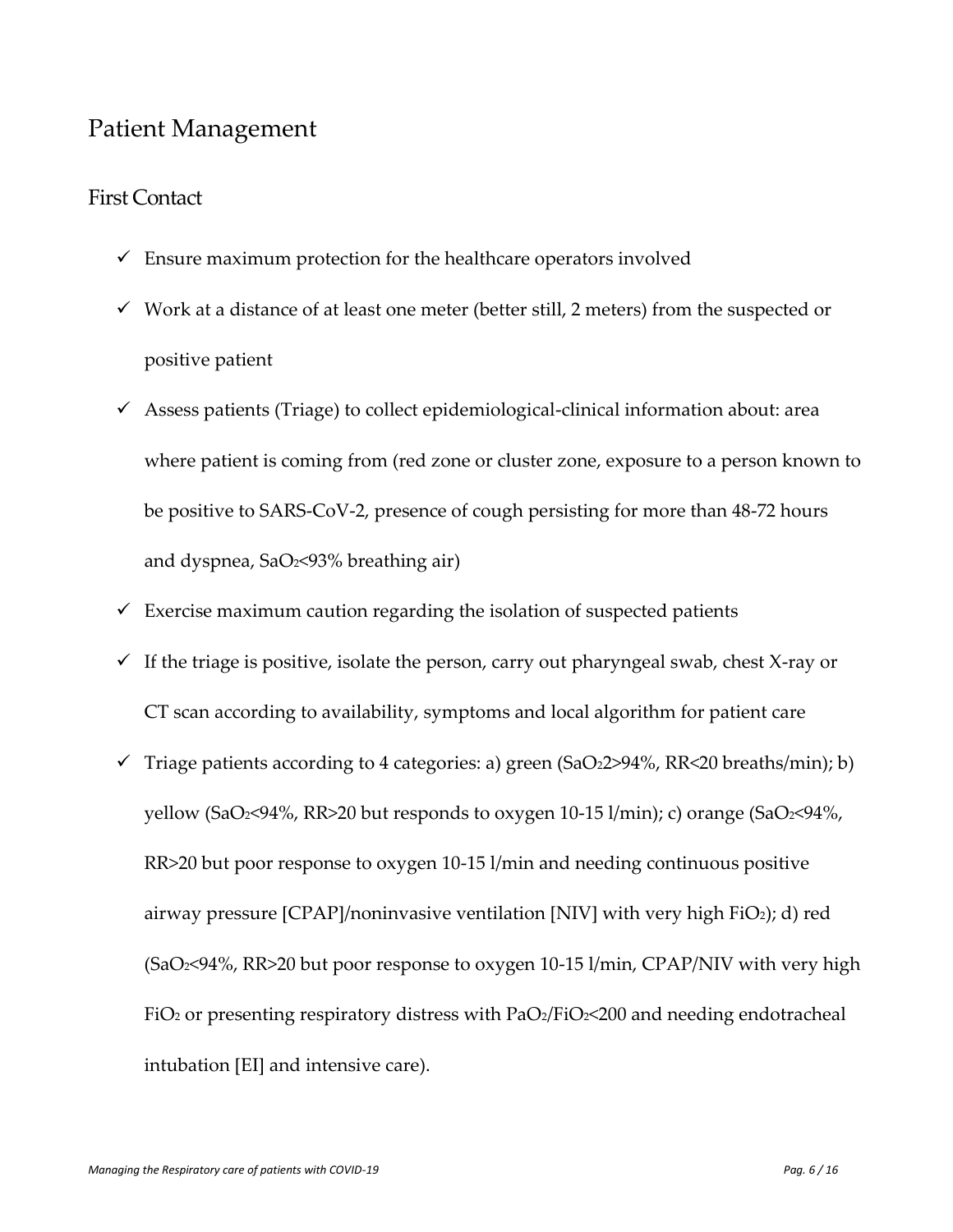#### <span id="page-6-0"></span>Transfer after triage

- $\checkmark$  Transfer suspected or confirmed cases to preselected COVID HUB facilities and to infectious disease units, dedicated areas set up for the isolation of confirmed cases and immediate acute respiratory failure (ARF) treatment
- $\checkmark$  Transfer severely compromised patients, needing intubation with compromised hemodynamic parameters, low PaO2/FiO2 or patients "not responding to CPAP/NIV, of a low age, and without comorbidities, to the intensive care unit (ICU) for early intubation if beds are available and after prognostic evaluation.

#### <span id="page-6-1"></span>How and what to do

- $\checkmark$  Follow the pathway for treatment of ARF (see flowchart, **Figure 1**)
- $\checkmark$  Caution against using aerosol devices
- $\checkmark$  When available, use a high-flow oxygen blender of at least 70 l/min
- $\checkmark$  Increase FiO<sub>2</sub> up to 0.9-1 to guarantee just enough oxygenation
- $\checkmark$  Pay close attention to protect oneself because oxygen devices can also cause droplets
- $\checkmark$  High oxygen flows (HFO) are possible as a window between low oxygen and CPAP or in the absence of CPAP/NIV or as a therapeutic ceiling option (HFO presents higher FiO<sup>2</sup> possibility but there is hypothetically a greater risk of drops diffusion and low PEEP levels are generated)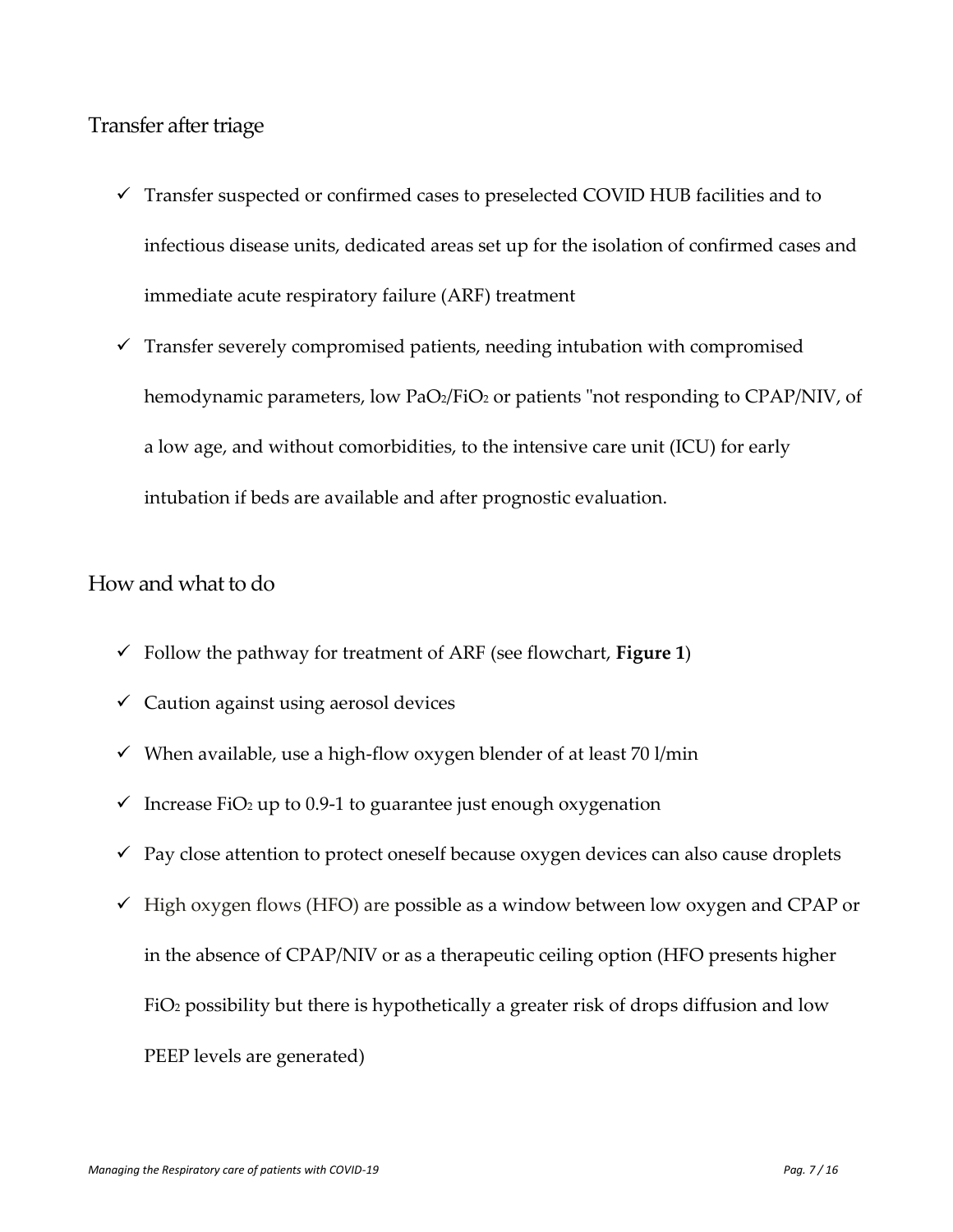- $\checkmark$  In acute and subacute phases, electrocardiogram (ECG), oxygen saturation (SatO<sub>2)</sub> and mean arterial pressure (MAP) monitoring must always be continuous
- $\checkmark$  Hemodynamic monitoring in-out is needed
- $\checkmark$  Fluid support is needed
- $\checkmark$  Caution because stable patients at the beginning may suddenly become unstable (with refractory hypoxemia and high fever)
- $\checkmark$  Check for comorbidities (several comorbidities worsen the prognosis and must be treated)
- ✓ Use CPAP without humidification and with helmet (**first choice**), set CPAP value between 10 and 12 cmH20 according to patient's needs, tolerance and any side-effects
- $\checkmark$  CPAP pressures may be increased up to 15-20 cmH<sub>2</sub>O
- ✓ Use CPAP with mask (**second choice**)
- ✓ Use NIV with face mask as **third choice** (oronasal/total full face mask with filter between mask and whisper)
- $\checkmark$  When available, use high performance ventilators (home ventilators are usually not suitable since they do not allow connection to the oxygen and do not reach an adequate  $FiO<sub>2</sub>$ )
- $\checkmark$  When using home ventilators, use a double oxygen blender on the same circuit to increase FiO<sup>2</sup>
- $\checkmark$  Use special filters for non-rebreathing
- $\checkmark$  Pay close attention to the tightness of the masks to avoid excess leakage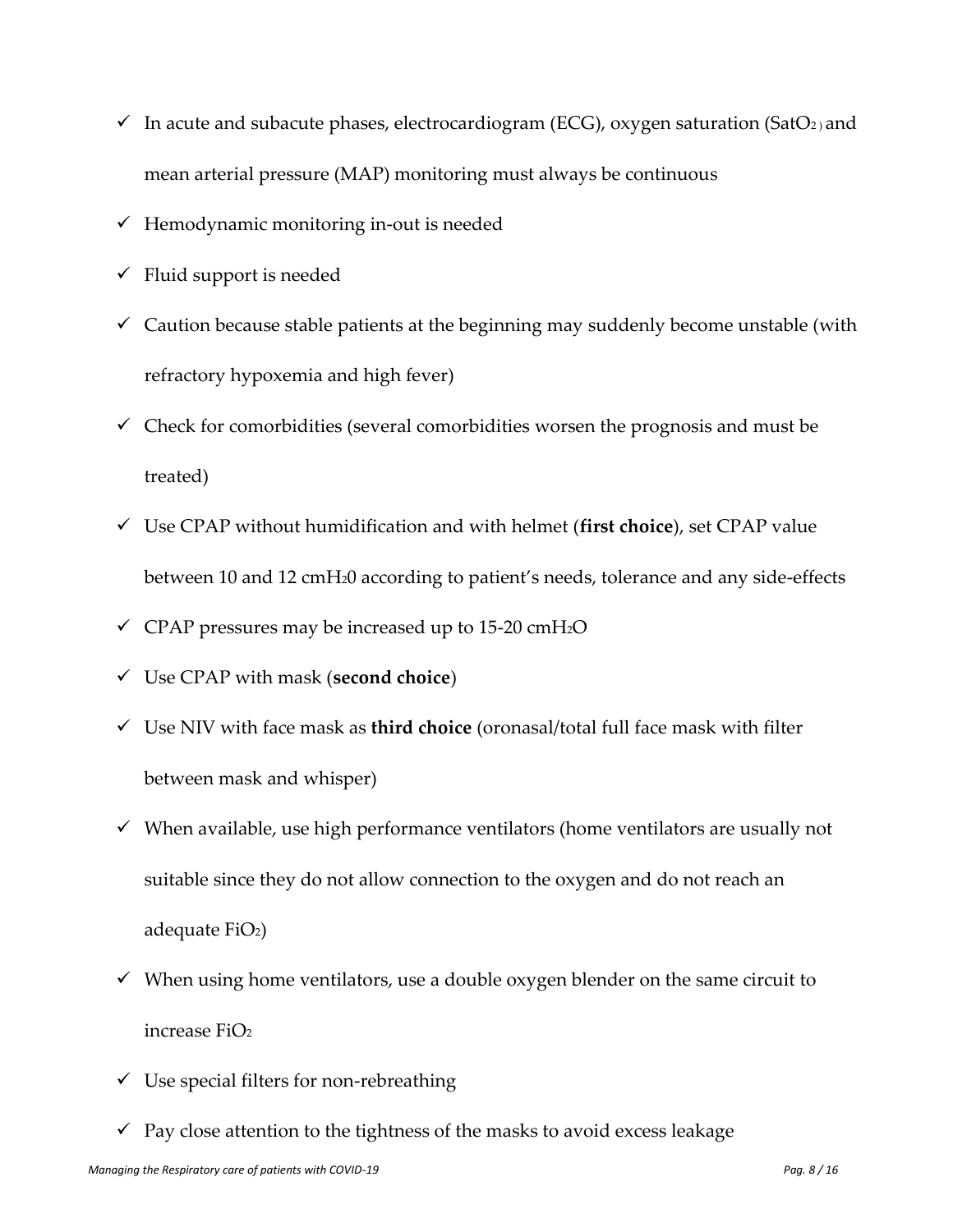- $\checkmark$  Fibrobronchoscopy maneuvers are not recommended in COVID patients
- $\checkmark$  Many patients need NIV/CPAP for 24 hours a day and for many days: provide enteral or parenteral feeding
- $\checkmark$  Many patients develop agitation with risk of delirium, because of old age, use of positive ventilation aids 24 hours/day, absence of visits from relatives, or because they are visited by protected health personnel (from head to foot): provide for protocols of sedation that take into account the severe respiratory insufficiency
- $\checkmark$  The use of NIV/CPAP continuously and for several days causes accumulation of air in the stomach and intestine with negative effects on the respiratory mechanics: provide for abdominal cleaning (nasogastric probe, rectal probe, drugs)
- $\checkmark$  The situation is worsened by antiviral drugs side-effects that cause nausea, diarrhea and abdominal distension
- $\checkmark$  Provide end-of-life sedation protocol for patients if their condition worsens and an invasive approach is not feasible.

#### <span id="page-8-0"></span>Specific indications

- $\checkmark$  NIV can be used during isolation for confirmed cases
- $\checkmark$  Patients with previous respiratory diseases can benefit mainly from NIV
- $\checkmark$  NIV can prevent worsening in hypercapnic COPD patients not at risk of pulmonary edema, who are without pneumonia, multiple organ failure or refractory hypoxemia
- $\checkmark$  Do not use NIV in the Emergency Department in confirmed positive patients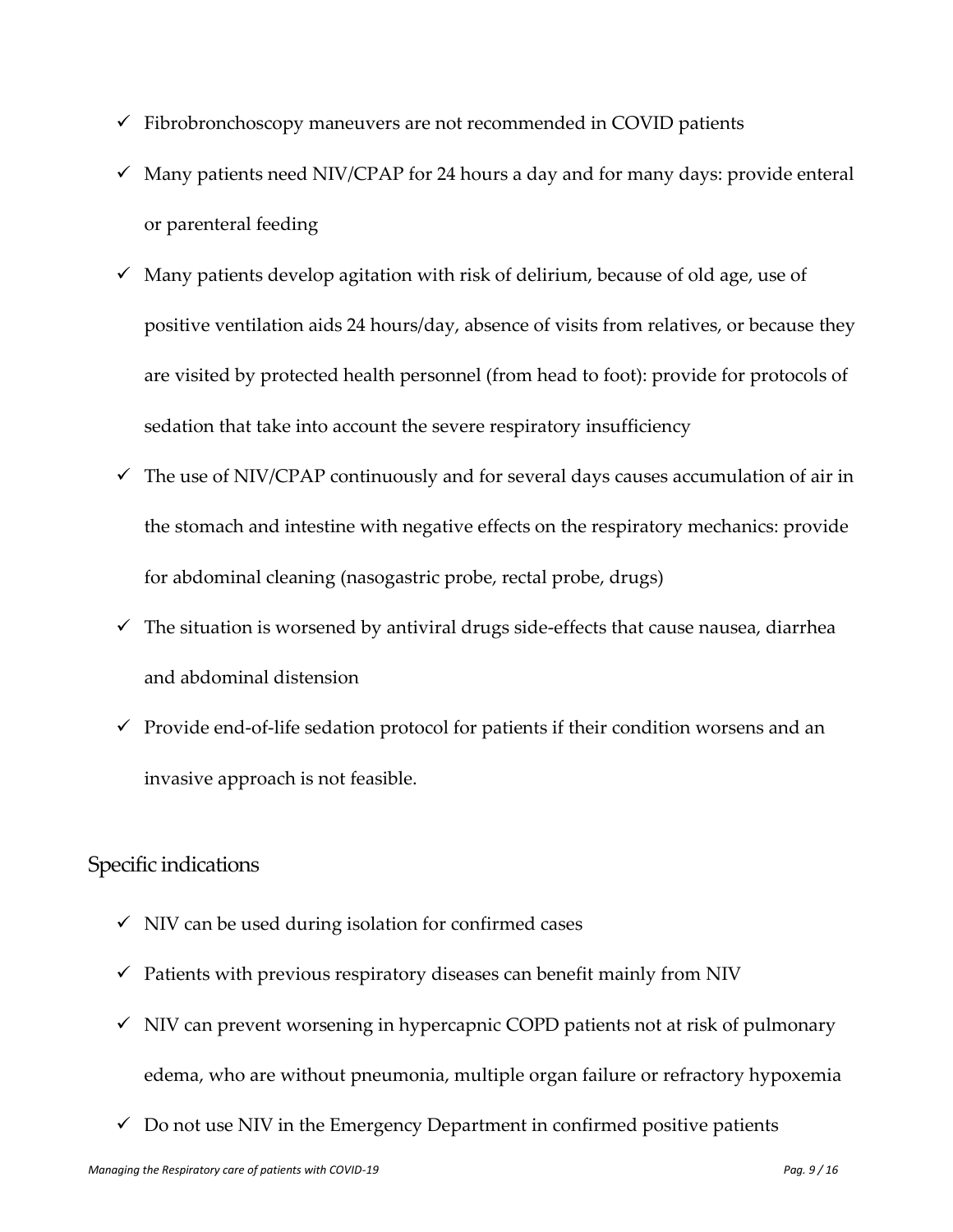- $\checkmark$  NIV/CPAP can be used in the post extubation phase of ARDS
- $\checkmark$  NIV/CPAP can be used in less severe patients only if the patient is in a protected environment
- $\checkmark$  NIV/CPAP is recommended using a double circuit with face mask or helmet without humidification
- $\checkmark$  Negative prognostic factors for CPAP/NIV success are: overall severity, renal failure, hemodynamic instability
- ✓ Worsening under NIV/CPAP generally occurs early
- $\checkmark$  PAY ATTENTION: because respiratory muscle fatigue appears later than in typical ARDS patients with very low compliance. This fact is falsely reassuring, because the fatigue exerted by the respiratory muscles can progress slowly towards a dramatic unexpected worsening of dyspnea at rest
- $\checkmark$  Do not insist with NIV/CPAP if the patient does not respond well; opt for intubation according to ICU beds availability or a room equipped for EI

#### <span id="page-9-0"></span>Decontamination

- $\checkmark$  Properly clean and disinfect the ventilator externally, place new external filters for each new positive patient
- $\checkmark$  Full decontamination must be reserved when the ventilator is to be used for a non positive patient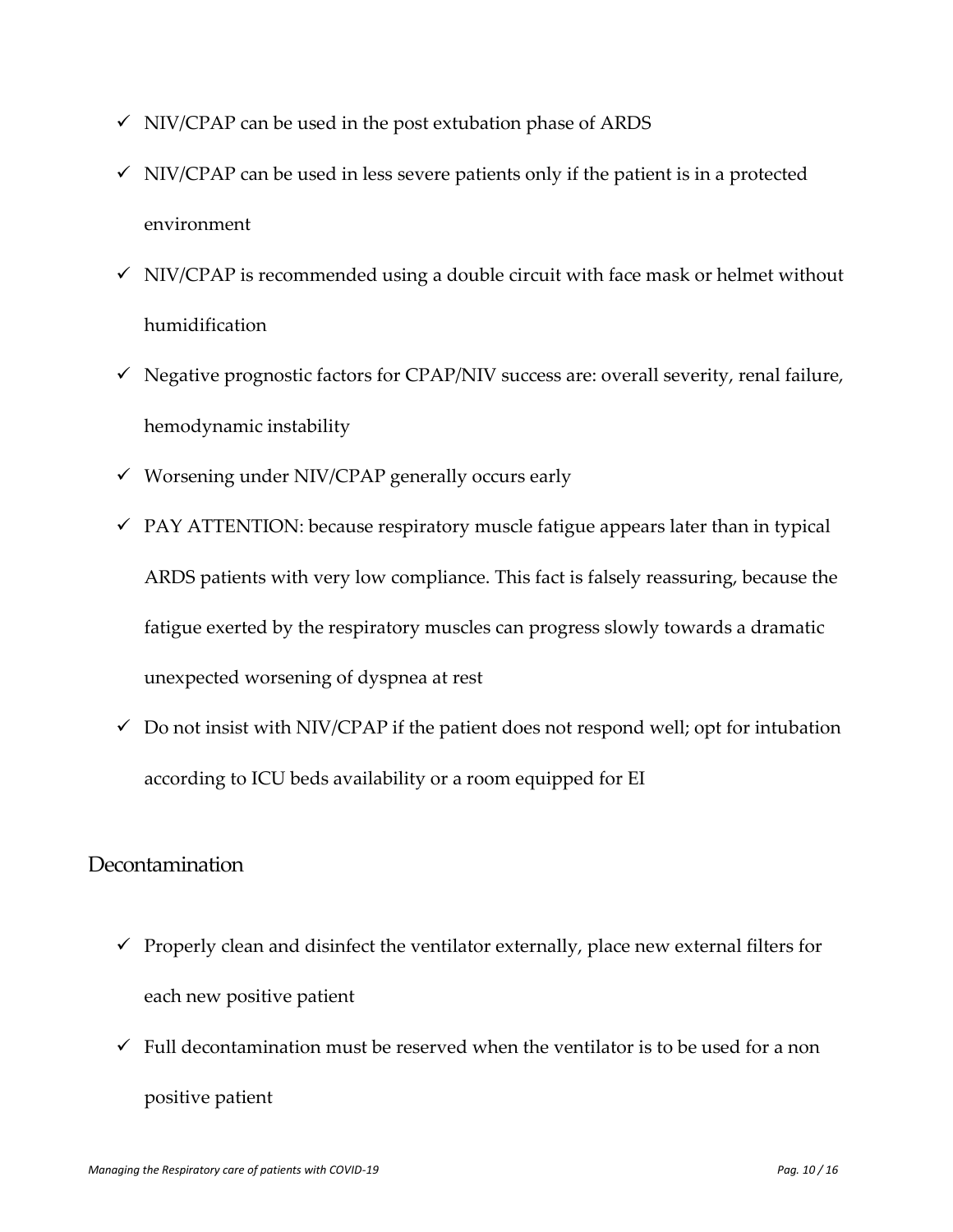$\checkmark$  Dispose of all materials coming from a positive patient immediately after the use

# <span id="page-10-0"></span>Organization

 $\checkmark$  In the case of non-responders, CPAP/NIV continuation depends on a series of variables: beds availability – possibility of isolation – disease severity - decision about therapeutic ceiling

#### <span id="page-10-1"></span>Specific area identification

- $\checkmark$  Designate hospital areas for isolated suspected patients awaiting diagnostic confirmation
- ✓ Identify specific "*unclean"* paths, zones and healthcare teams for certain positive patients
- ✓ Identify "*clean"* paths, zones and support teams
- $\checkmark$  Transfer patients into negative aeration rooms; as second choice, use one-bed rooms; as third choice, use an area with at least 2 meters distance between patients.
- $\checkmark$  Designate isolated areas to manage the different patient categories, or cohorts, namely: positive patients on EI; positive patients on NIV/CPAP; positive patients with respiratory insufficiency on oxygen therapy; negative patients waiting for the pharyngeal swab response and with CT scan suggesting bilateral interstitial pneumonia
- $\checkmark$  Manage or co-manage respiratory intermediate intensive cohort areas only for positive patient cohorts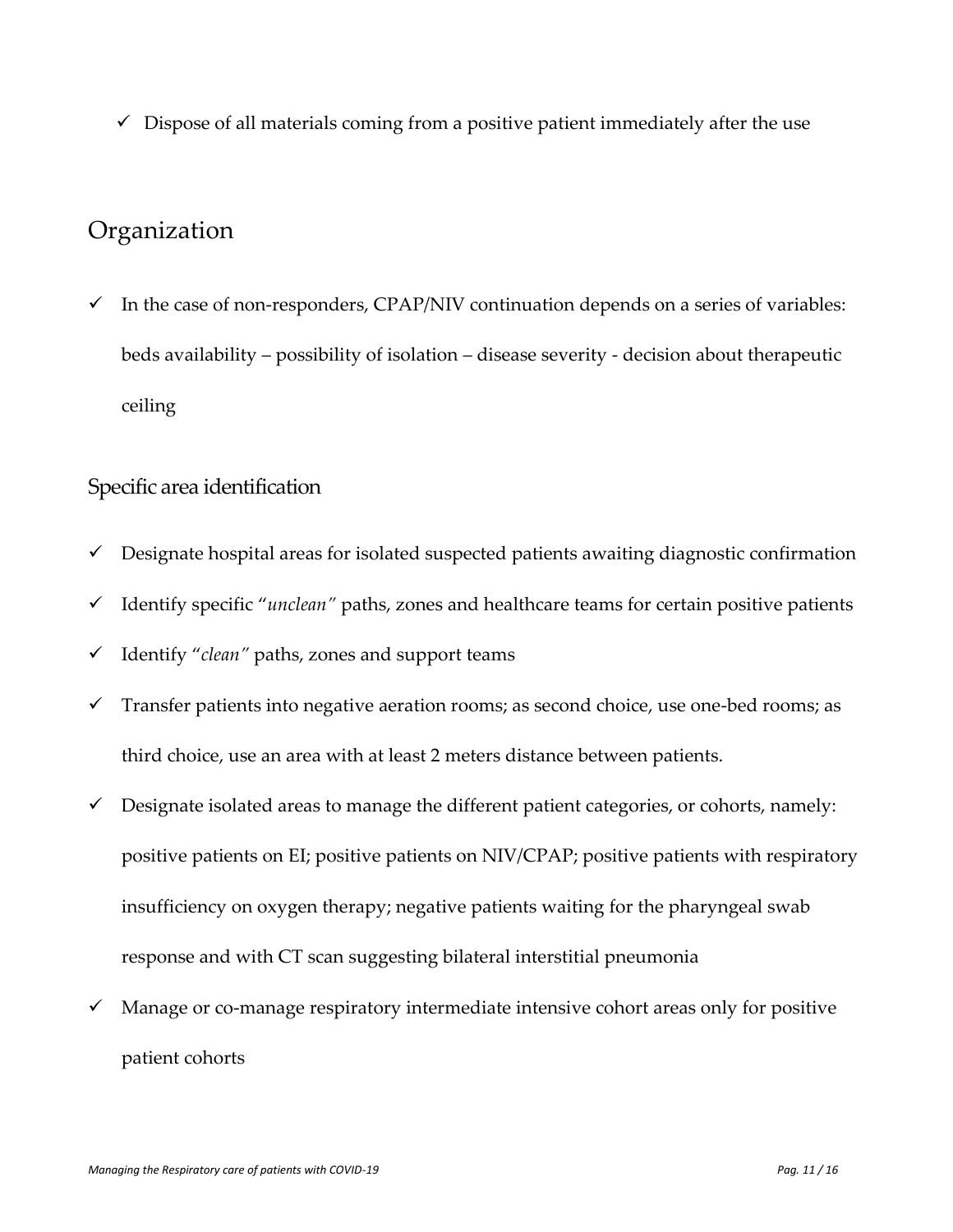- $\checkmark$  Prepare yourself to provide maximal flexibility in hospital beds reallocation for different units created ad hoc
- $\checkmark$  Prepare yourself to cooperate with other specialists and units in multidisciplinary teams
- $\checkmark$  Identify transfer routes for a large number of "clean" but still unstable patients with other pathologies or for COVID patients in the ARF queue with the need for clinical infectious disease follow-up towards intermediate environments such as Internal Medicine, subacute wards, Respiratory Rehabilitation, Social Structures in the local community
- $\checkmark$  Prepare yourself to identify transfer routes to "clean" units (such as Internal Medicine and Respiratory Rehabilitation) for a large number of "clean" but still unstable patients with other pathologies or for COVID patients with further need of follow up.

#### <span id="page-11-0"></span>Paths

- $\checkmark$  Share paths with emergency department doctors, infectious specialists and intensivists
- $\checkmark$  Where an Infectious Diseases Unit is not present, diagnose and manage directly the suspected patients, and manage the isolation of confirmed cases
- $\checkmark$  In suspected cases (based on clinical symptoms and CT scan), carry out a second pharyngeal swab if the first is negative. NOTE: the pharyngeal swab can often be falsely negative at the beginning and become positive only later
- $\checkmark$  Transfer negative COVID patients with pneumonia and respiratory failure to a cohort of suspected patients, for subsequent management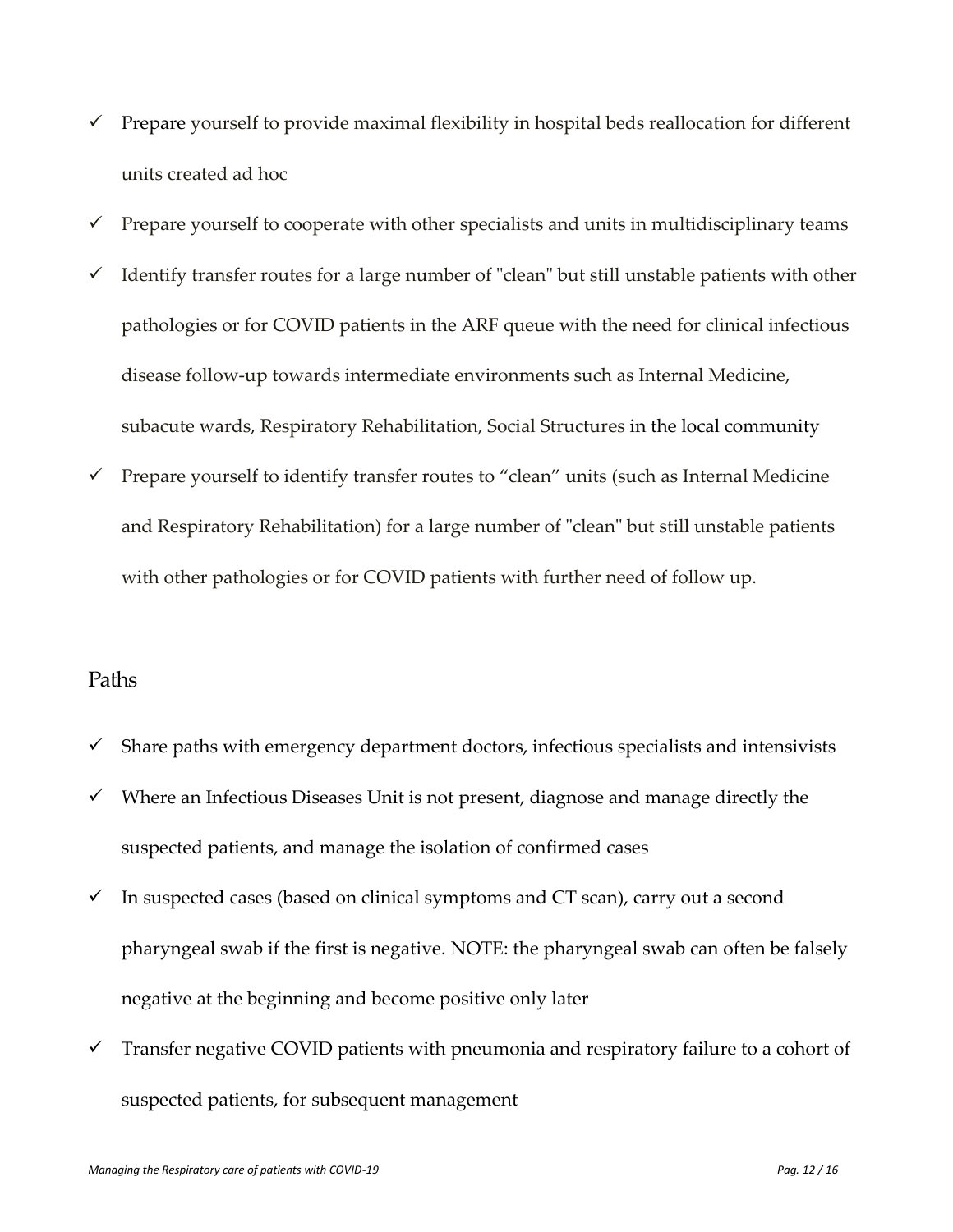- $\checkmark$  Establish therapeutic ceilings for EI, CPAP/NIV according to clinical history, age, beds availability, numbers of new cases
- $\checkmark$  Prohibit visits by family members to patients
- $\checkmark$  Allow once a day a direct interview or telephone call with one family member only

#### <span id="page-12-0"></span>Health staff protection

- $\checkmark$  Obtain adequate supply of personal protective equipment (PPE)
- $\checkmark$  Obtain adequate supply of high performance ventilators
- $\checkmark$  Prepare urgent courses for staff for the correct use of PPE dressing and undressing

### <span id="page-12-1"></span>Conclusion

The development as soon as possible of a European respiratory specialists network is mandatory to manage the unexpected emergency of SARS-CoV-2, and the ERS has key role to play in urgently providing recommendations, guidelines, support, and information for physicians, patients, and citizens. The European Community is very late in developing a common strategy to face the viral emergency and the ERS has a vital advocacy task to perform in order to support a common strategy.

#### <span id="page-12-2"></span>Acknowledgments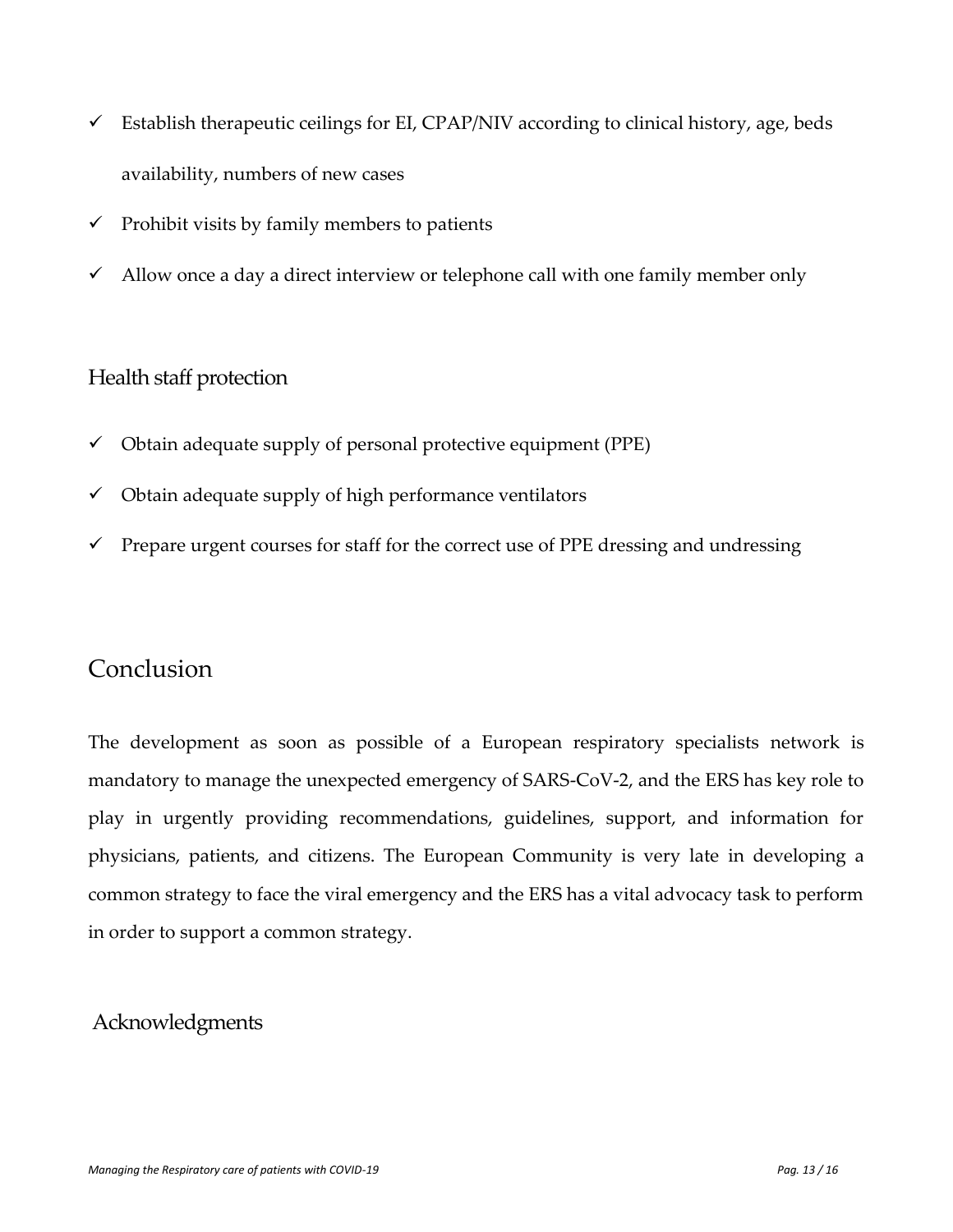We thank all pulmonologists, nurses and health personnel involved in this dramatic emergency for their tireless availability.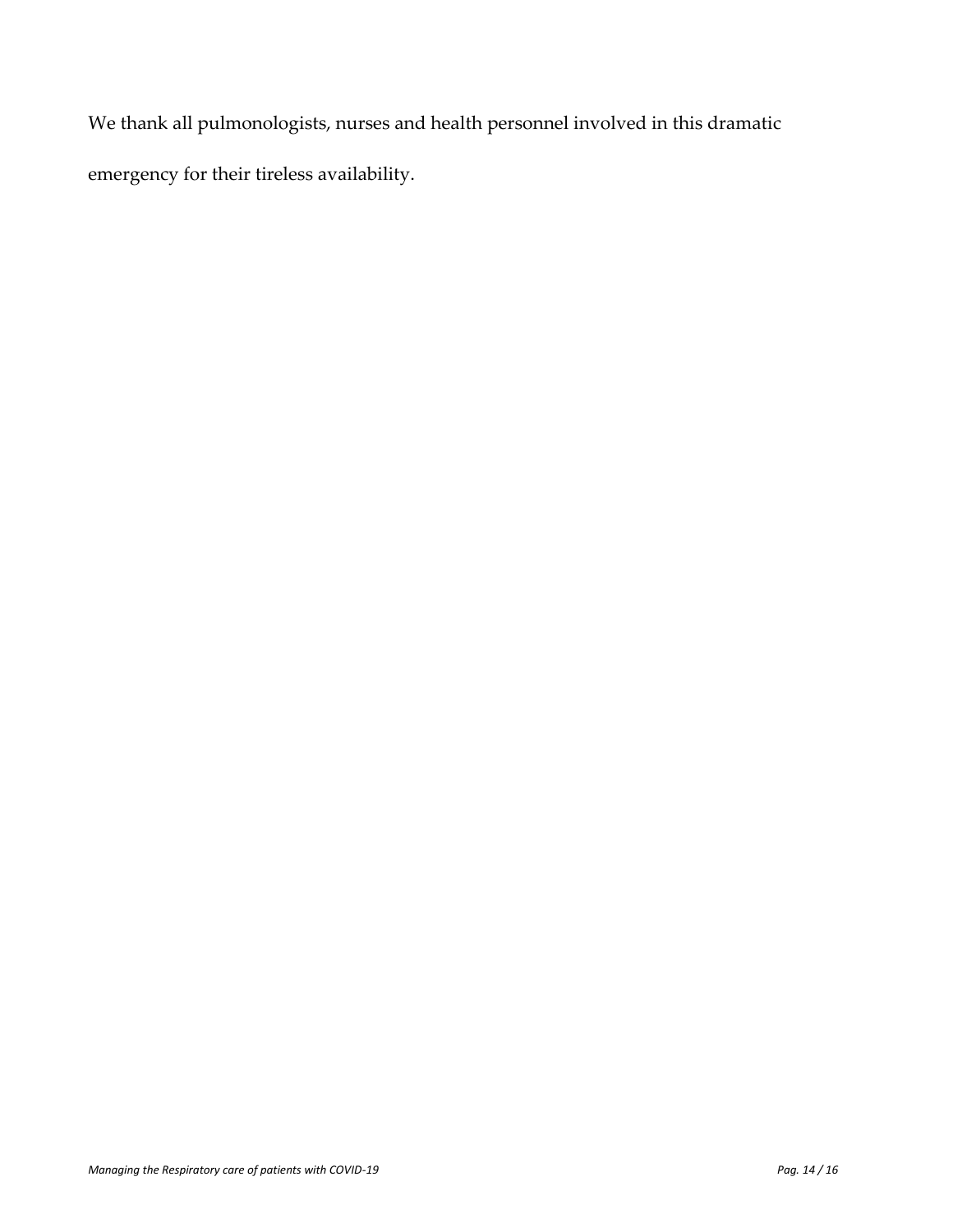<span id="page-14-0"></span>Flow-chart (fig.1)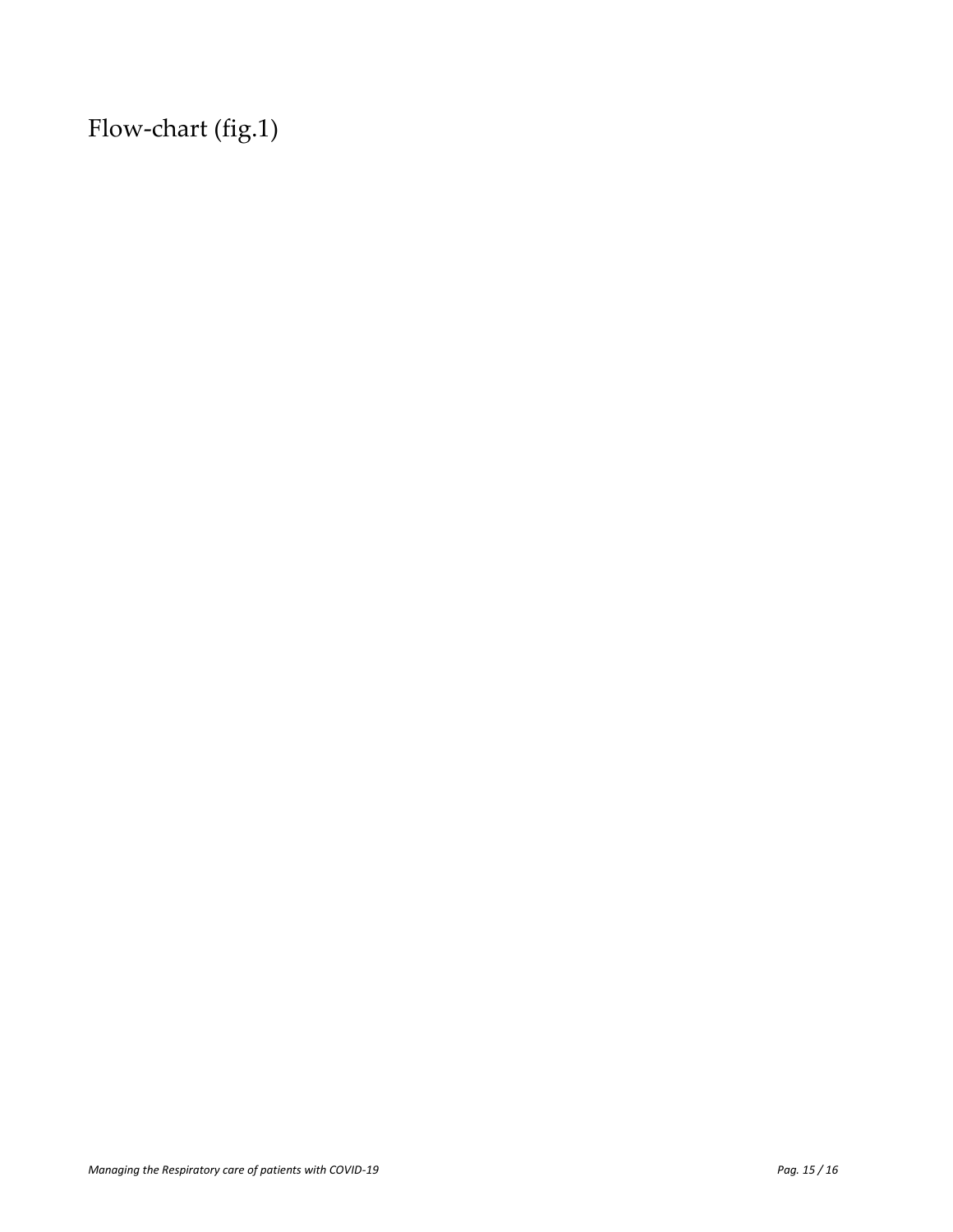#### <span id="page-15-0"></span>References

• *Centers for Disease Control and Prevention (CDC) 2019 Novel Coronavirus. https://www cdc gov/coronavirus/2019-ncov/about/ index.html* 

- *European Centre for Disease Prevention and Control https://www.ecdc.europa.eu/en/novel-coronavirus-china*
- *Istituto superiore di sanità.<https://www.epicentro.iss.it/coronavirus/>*
- *World Health Organization (WHO). [https://www.who.int/emergencies/diseases/novel-coronavirus-2019/situation](https://www.who.int/emergencies/diseases/novel-coronavirus-2019/situation-reports)[reports](https://www.who.int/emergencies/diseases/novel-coronavirus-2019/situation-reports)*
- *Zhang Y, Xu J, Li H, Cao B. A novel coronavirus (COVID-19) outbreak: a call for action. CHEST. 2020 Feb 14.*
- *Zhu N, Zhang D, Wang W, et al. China Novel Coronavirus Investigating and Research Team*. *A novel Coronavirus from patients with pneumonia in China, 2019. N Engl J Med. 2020 Jan 24.*
- *Xu Z, Shi L, Wang Y, et al. Pathological findings of COVID-19 associated with acute respiratory distress syndrome. Lancet Respir Med. 2020 Feb 17.*
- *Huang C, Wang Y, Li X, et al. Clinical features of patients infected with 2019 novel coronavirus in Wuhan, China. Lancet. 2020 Jan 24.*
- *Spina S, Marrazzo F, Migliari M, et al. The response of Milan's Emergency Medical System to the COVID-19 outbreak in Italy. Lancet Respir Med. 2020 Feb 18.*